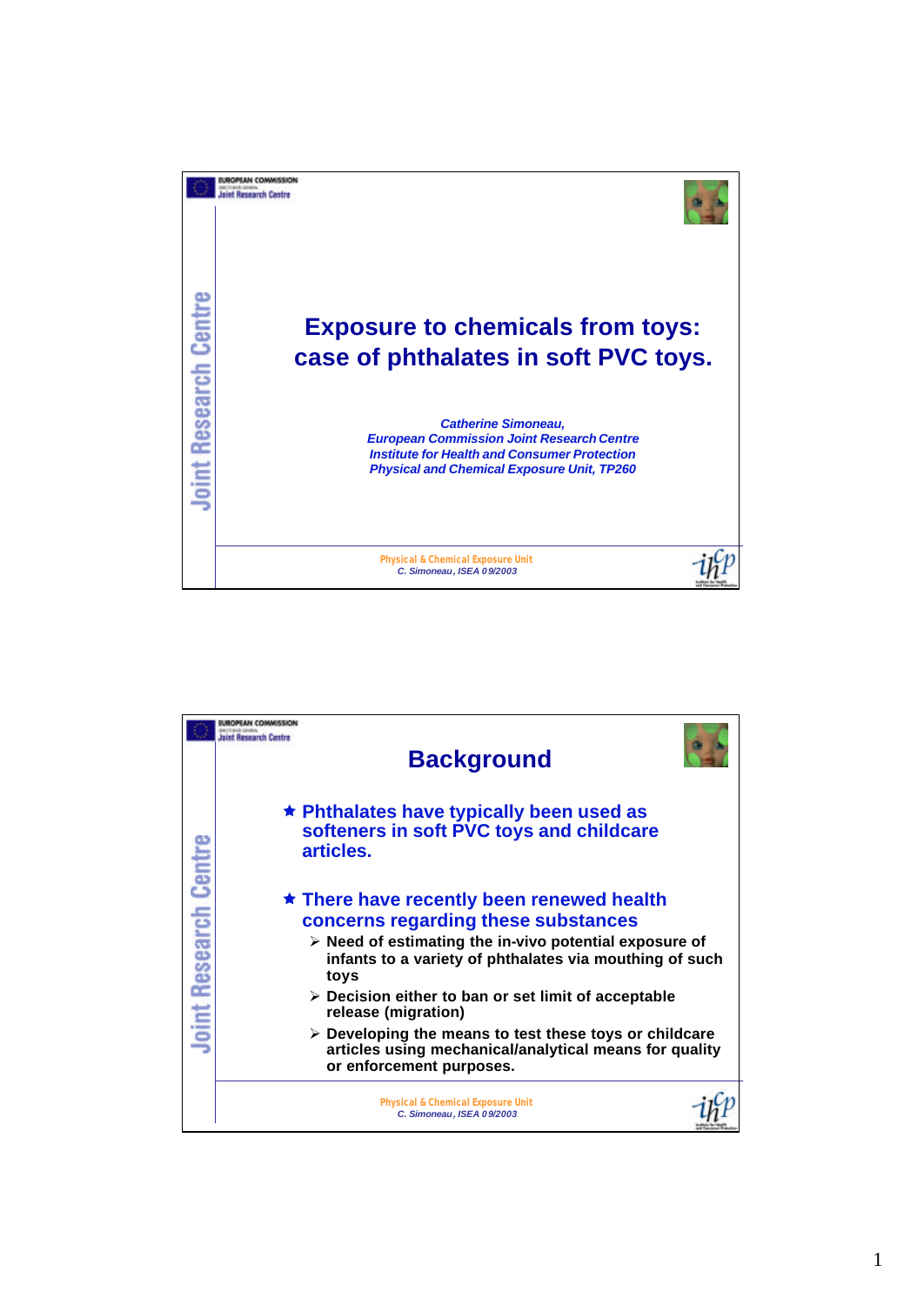|                              | sint Research Centra                                                                                                                                                                                                                                                                                                                                                                                                                            |
|------------------------------|-------------------------------------------------------------------------------------------------------------------------------------------------------------------------------------------------------------------------------------------------------------------------------------------------------------------------------------------------------------------------------------------------------------------------------------------------|
|                              | <b>Legislative context</b>                                                                                                                                                                                                                                                                                                                                                                                                                      |
| <b>Joint Research Centre</b> | $\star$ Directive 76/769/EEC                                                                                                                                                                                                                                                                                                                                                                                                                    |
|                              | $\triangleright$ approximation of the laws, regulations and administrative provisions<br>of the Member States relating to restrictions on the marketing and<br>use of certain dangerous substances and preparations                                                                                                                                                                                                                             |
|                              | $\star$ Directive 88/378/EEC                                                                                                                                                                                                                                                                                                                                                                                                                    |
|                              | $\triangleright$ on the approximation of the laws of the Member States concerning<br>the safety of toys                                                                                                                                                                                                                                                                                                                                         |
|                              | ★ Directive 92/59/EEC General Products Safety (Dir. 2001/95/EC)                                                                                                                                                                                                                                                                                                                                                                                 |
|                              | $\star$ Decision 1999/815/EC                                                                                                                                                                                                                                                                                                                                                                                                                    |
|                              | $\triangleright$ adopting measures prohibiting the placing on the market of toys and<br>childcare articles intended to be placed in the mouth by children<br>under three years of age made of soft PVC containing one or more of<br>the substances di-iso-nonyl phthalate (DINP), di(2-ethylhexyl)<br>phthalate (DEHP), dibutyl phthalate (DBP), di-iso-decyl phthalate<br>(DIDP), di-n-octyl phthalate (DNOP), and butylbenzyl phthalate (BBP) |
|                              | <b>Physical &amp; Chemical Exposure Unit</b><br>C. Simoneau, ISEA 09/2003                                                                                                                                                                                                                                                                                                                                                                       |

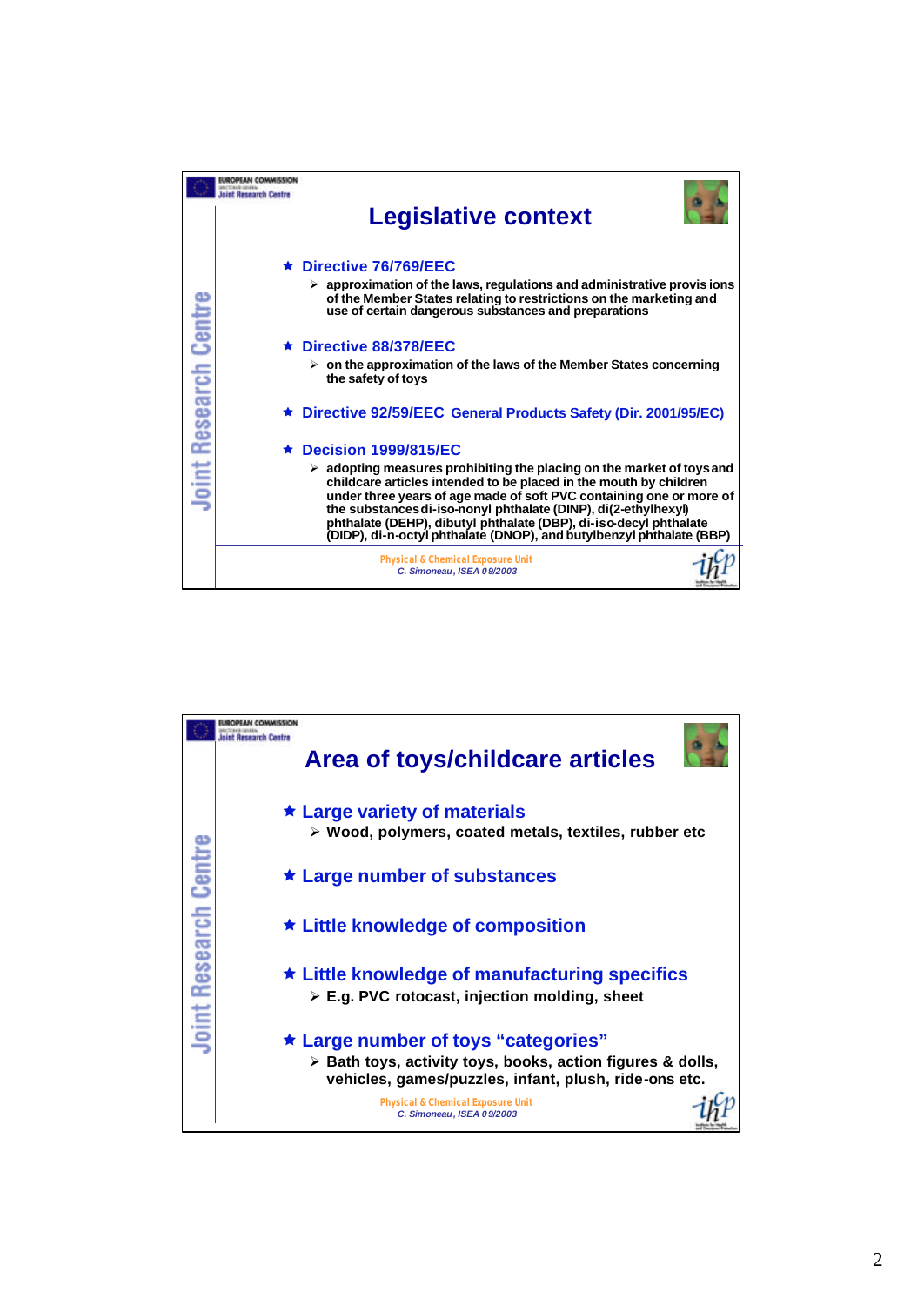

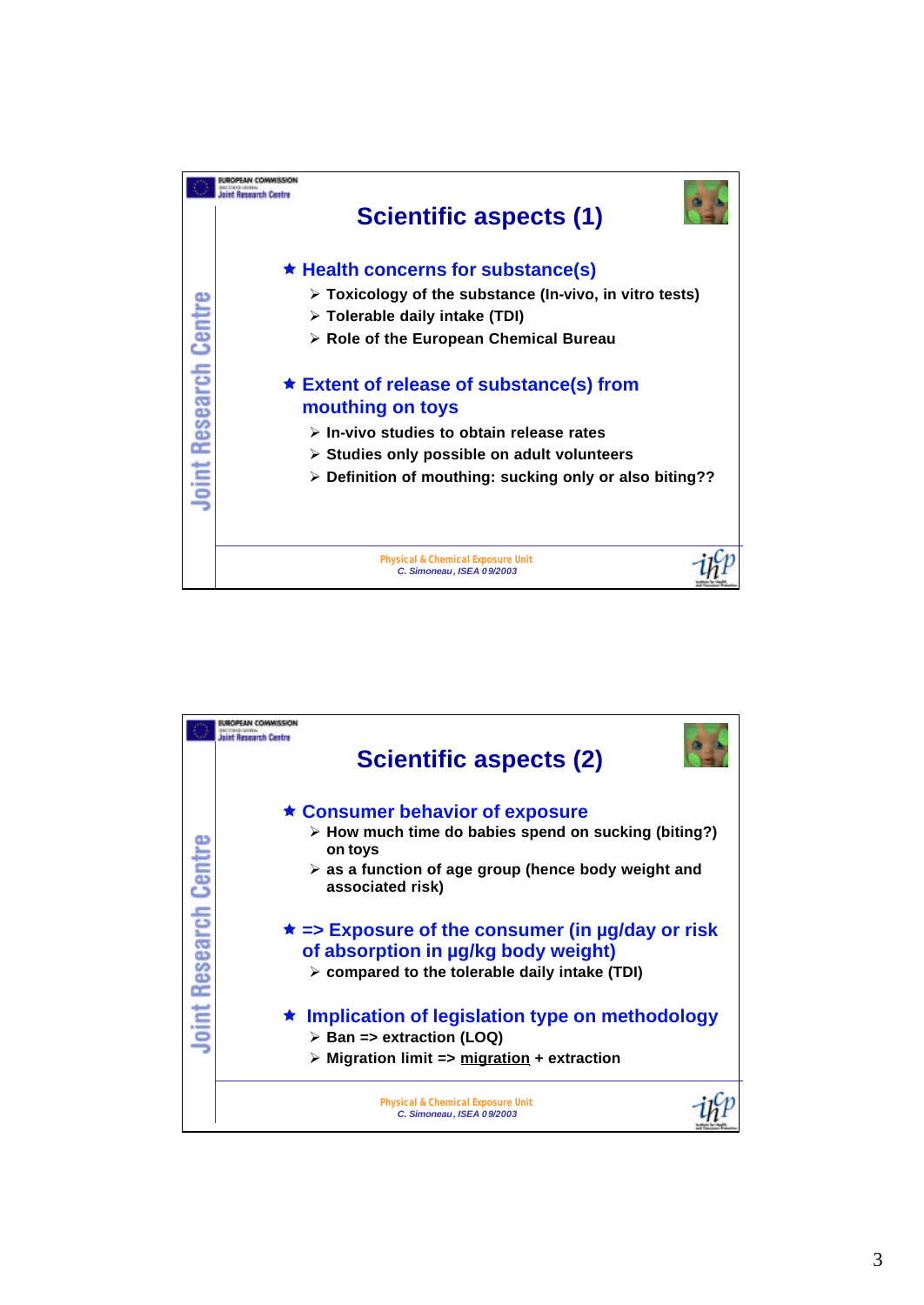

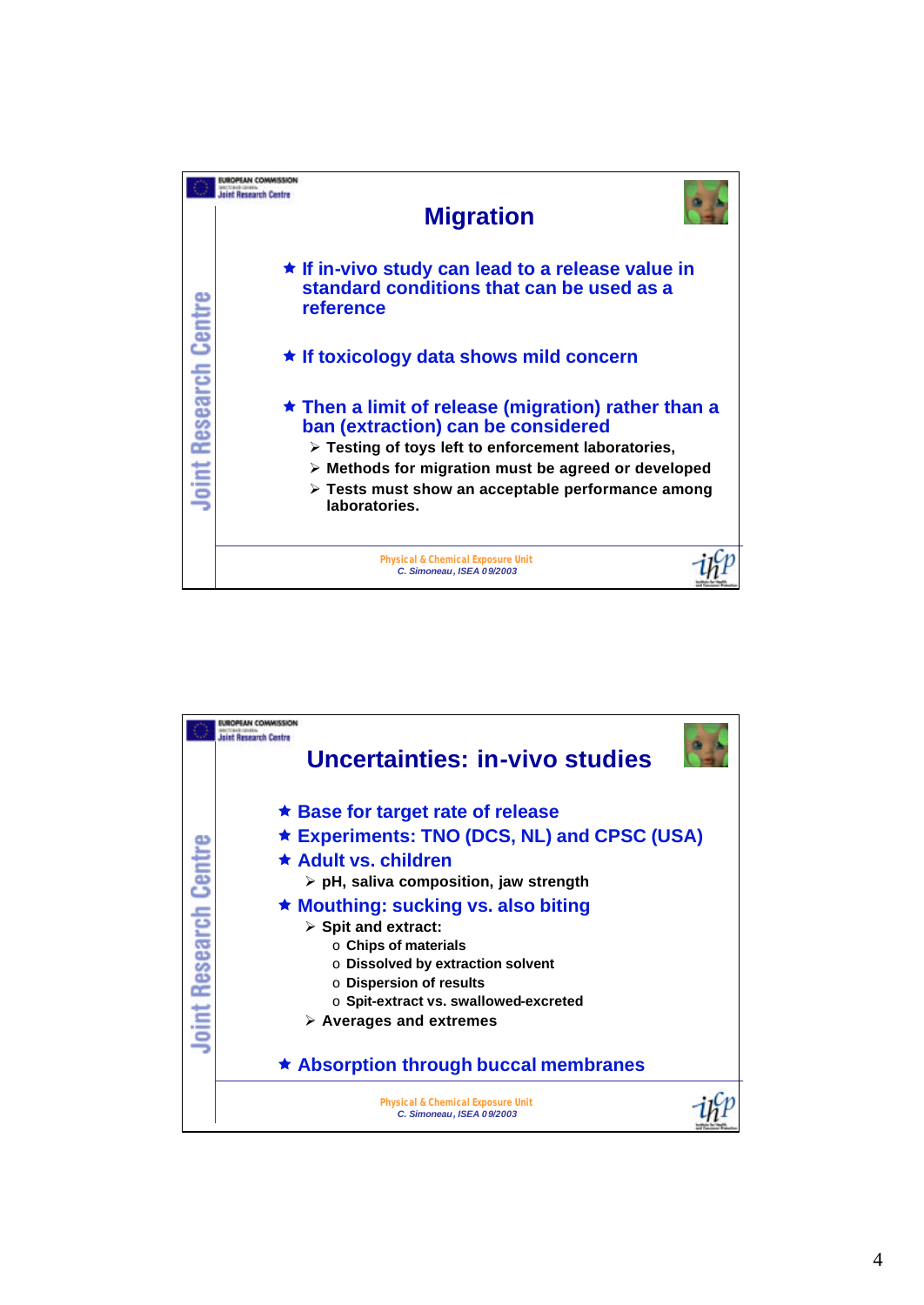

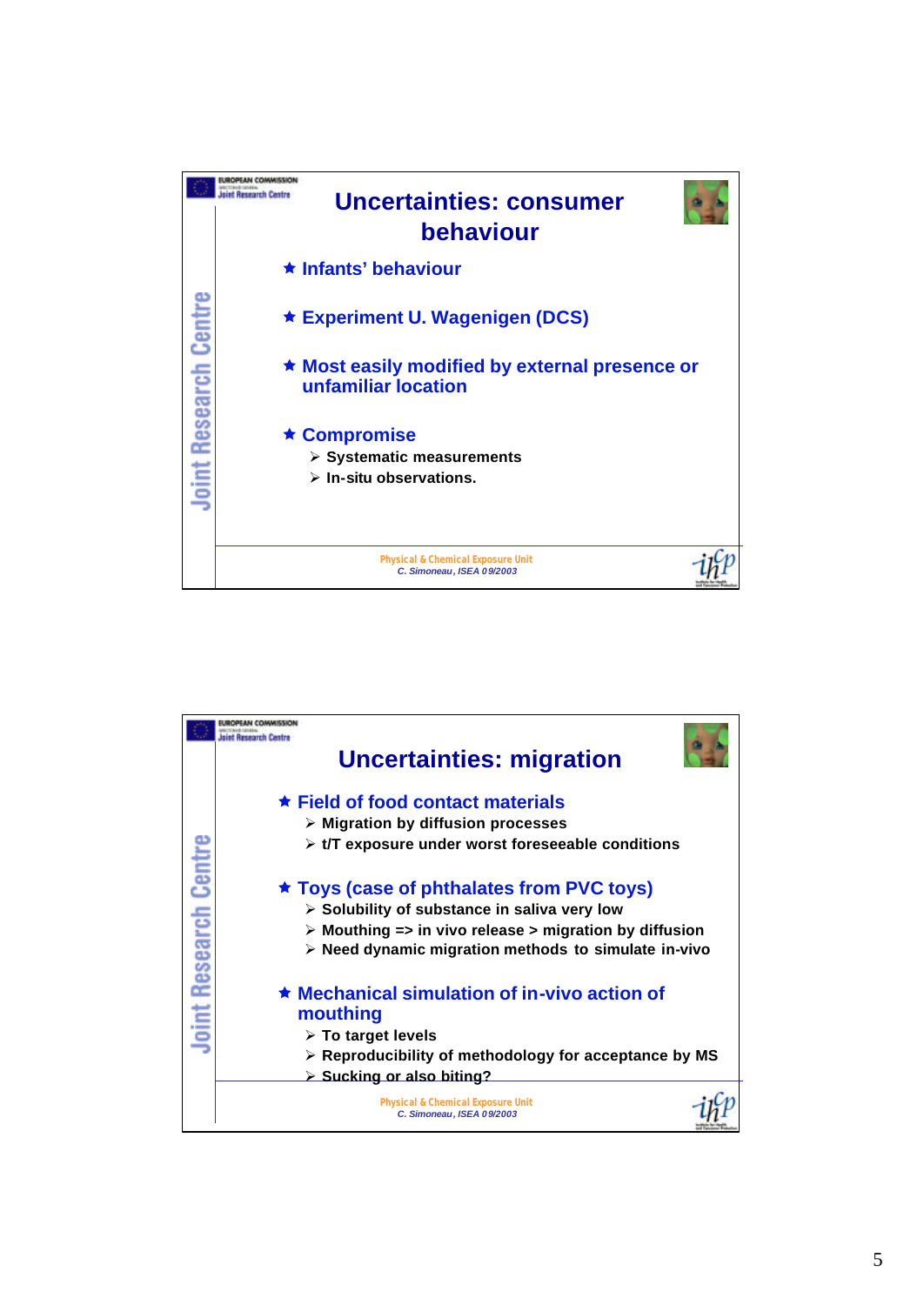

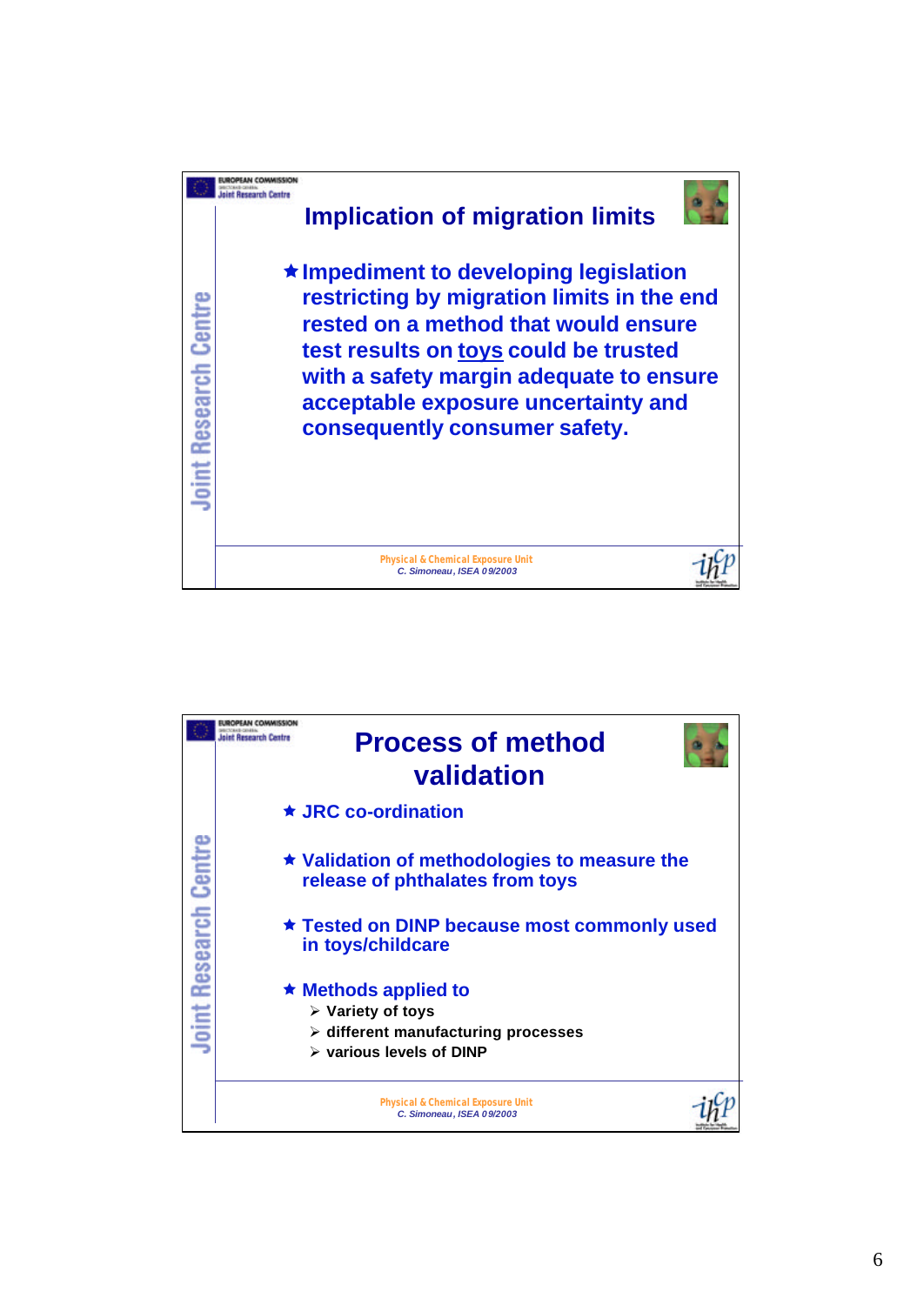

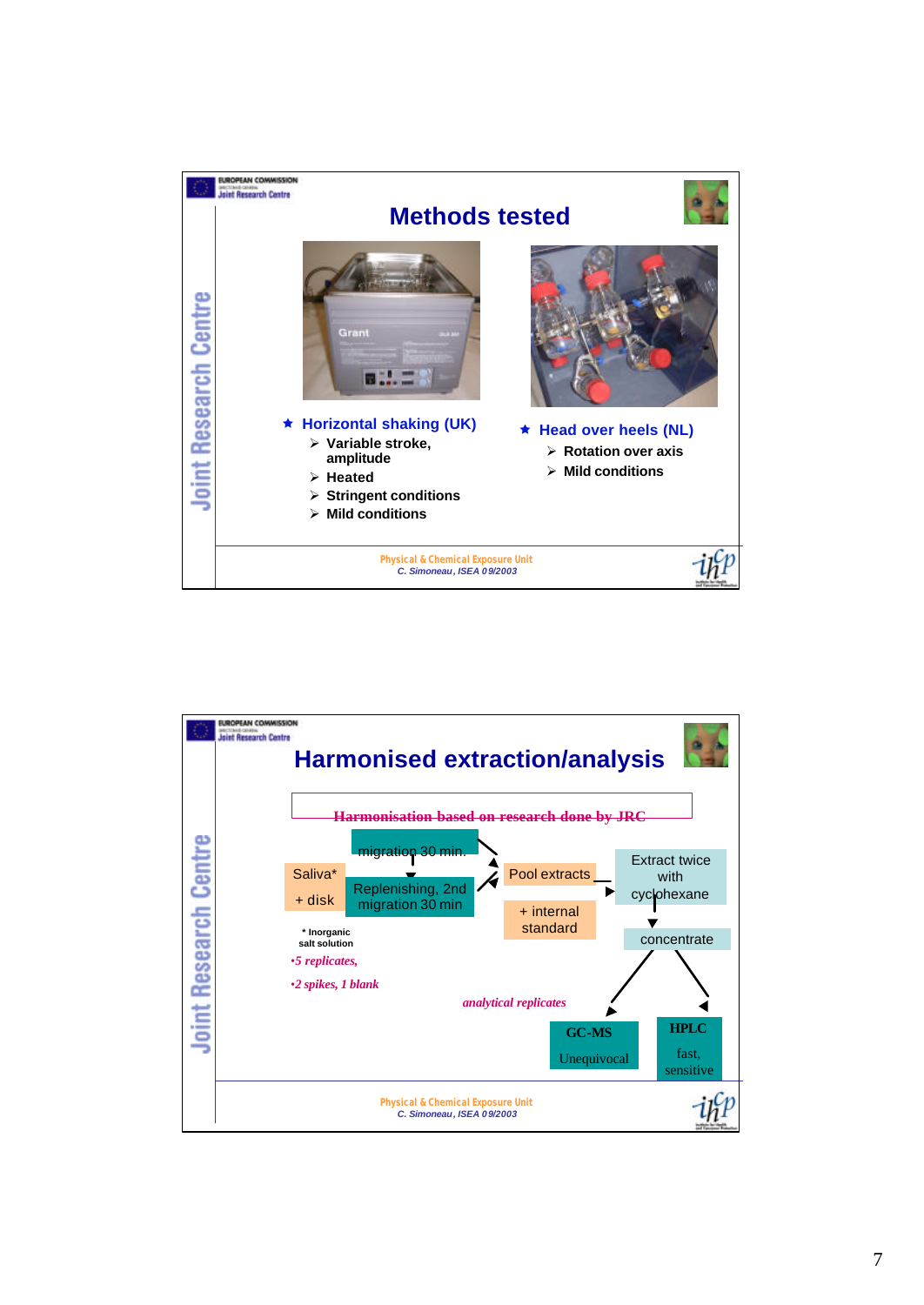

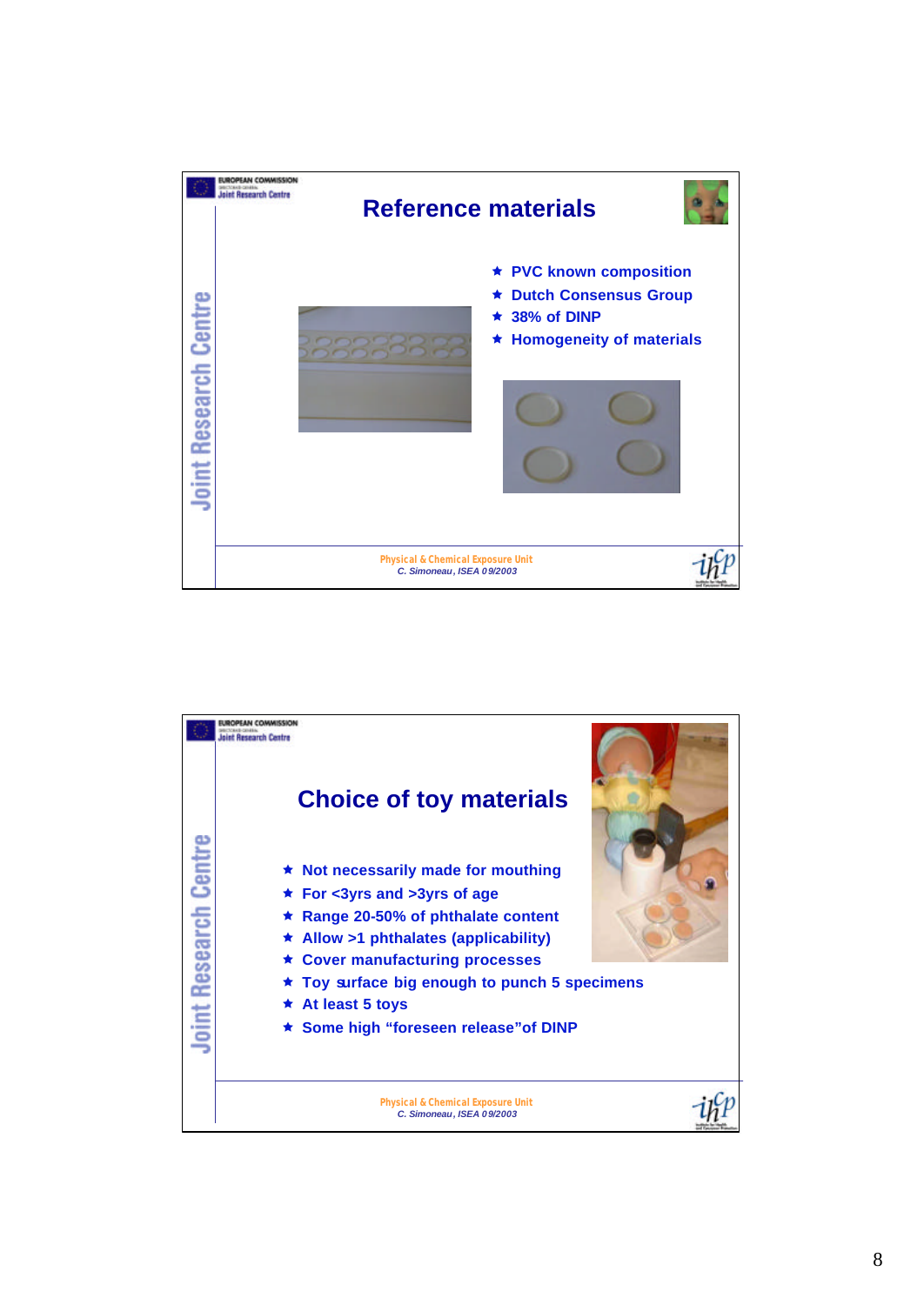

|                      | UROPEAN COMMISSION<br><b>SECTORAL GRAEN</b><br><b>Joint Research Centre</b>                                                                                                                                                                                                                                                                                                                                                             |               |      |                                              |      | <b>Results (HoH):</b>     |      |             |      |              |                         |             |      |
|----------------------|-----------------------------------------------------------------------------------------------------------------------------------------------------------------------------------------------------------------------------------------------------------------------------------------------------------------------------------------------------------------------------------------------------------------------------------------|---------------|------|----------------------------------------------|------|---------------------------|------|-------------|------|--------------|-------------------------|-------------|------|
|                      | <b>★ Spikes (recoveries)</b>                                                                                                                                                                                                                                                                                                                                                                                                            |               |      |                                              |      |                           |      |             |      |              |                         |             |      |
| oint Research Centre | $5\mu$ g/ml<br>$25\mu g/ml$<br><b>GC-MS HPLC</b><br><b>GC-MS HPLC</b><br>average of valid results<br>Mean:<br><b>MEAN</b><br>92.95 92.57<br>92.78 94.65<br>number of laboratories<br>n:<br>13<br>12<br>10<br>10<br>n<br>RSD:<br>repeatability relative standard deviation<br><b>RSDr</b><br>3<br>3<br>$\overline{2}$<br>reproducibility standard deviation<br>$RSD_{\circ}$ :<br><b>RSDR</b><br>16<br>16<br>14<br>12<br>$\star$ Results |               |      |                                              |      |                           |      |             |      |              |                         |             |      |
|                      |                                                                                                                                                                                                                                                                                                                                                                                                                                         | disks<br>Worm |      |                                              |      | <b>Nikki</b>              |      | <b>Duck</b> |      | <b>Betsy</b> |                         | <b>Tiny</b> |      |
|                      |                                                                                                                                                                                                                                                                                                                                                                                                                                         | GC            | LC   | GC                                           | LC   | Œ                         | LC   | GC          | LC   | GC           | LC                      | GC          | LC   |
|                      | <b>MEAN</b>                                                                                                                                                                                                                                                                                                                                                                                                                             | 3.72          | 4.06 | 6.15                                         | 4.89 | 4.32                      | 3.80 | 5.17        | 6.07 | 1.74         | 2.36                    | 3.20        | 3.46 |
|                      | n                                                                                                                                                                                                                                                                                                                                                                                                                                       | 14            | 12   | 14                                           | 12   | 13                        | 12   | 11          | 12   | 12           | 12                      | 12          | 12   |
| . .                  | <b>RSDr</b>                                                                                                                                                                                                                                                                                                                                                                                                                             | 6             | 6    | 6                                            | 5    | 6                         | 10   | 6           | 4    | 8            | $\overline{\mathbf{z}}$ | 8           | 6    |
|                      | <b>RSDR</b>                                                                                                                                                                                                                                                                                                                                                                                                                             | 28            | 33   | 43                                           | 35   | 60                        | 65   | 58          | 48   | 41           | 53                      | 41          | 50   |
|                      |                                                                                                                                                                                                                                                                                                                                                                                                                                         |               |      | <b>Physical &amp; Chemical Exposure Unit</b> |      | C. Simoneau, ISEA 09/2003 |      |             |      |              |                         |             |      |